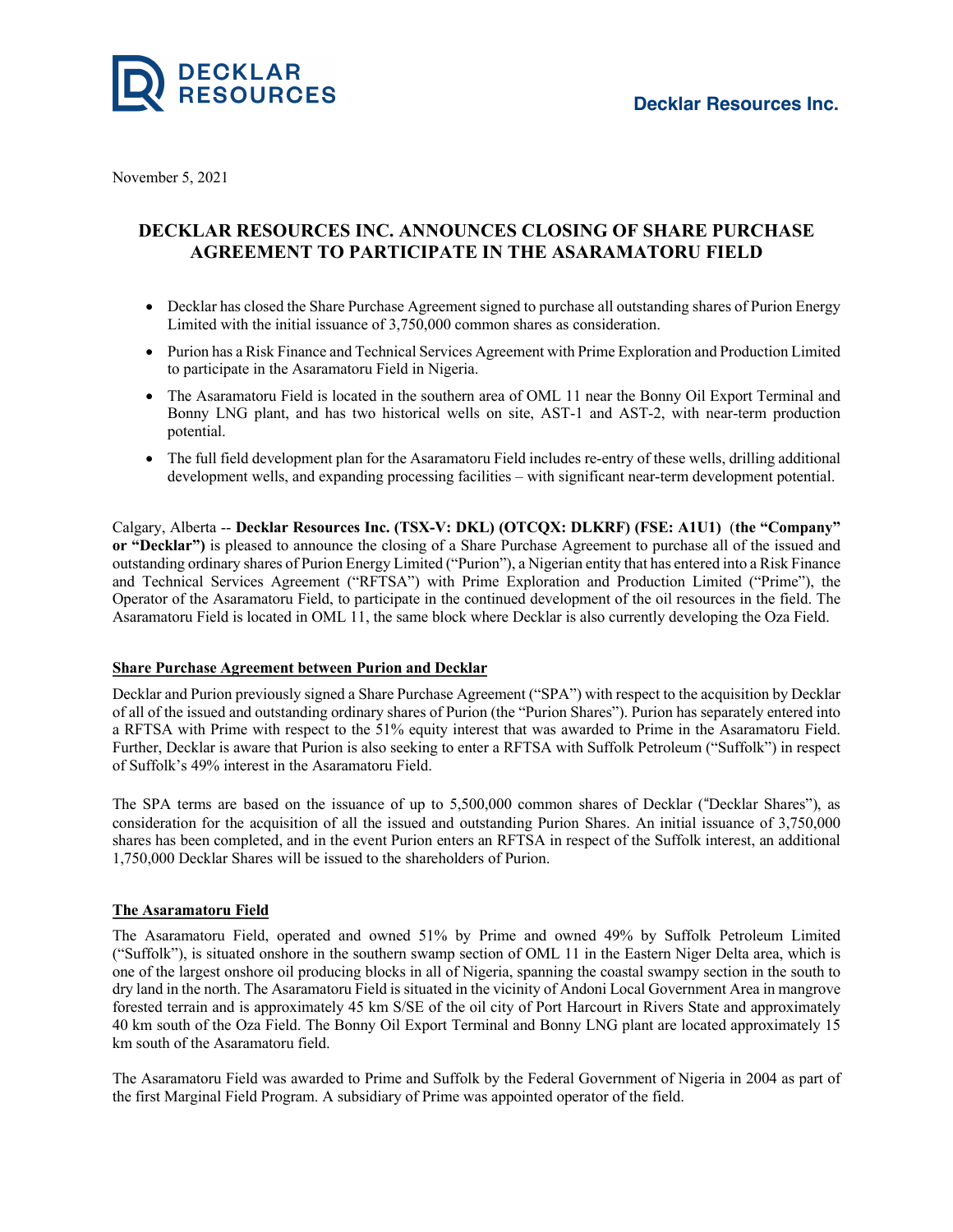Prime and Suffolk re-entered the existing two wells and commenced initial production testing activities in 2014. The wells produced an average of 2,700 barrels oil per day during intermittent production over three years, with the crude production being barged to an offshore facility for storage and export. The two wells have been shut in since late 2018 due to lower oil prices and logistics connected with barging and export activities, and limited storage facilities at the well locations.

Decklar and Prime's next planned stages for development of the Asaramatoru Field include pulling out the existing tubing from the AST-1 and AST-2 wells, running cement bond logs and cased hole reservoir saturation logs, and running new dual-string completions in both existing wells. It is then anticipated that an additional seven wells will be drilled for full field development, and production facilities, flow lines, and export facilities will be installed in phases as the field development progresses.

The full field development plan will include the expansion of the processing facilities to enable handling and processing of up to 20,000 barrels of crude per day for the expected peak production levels including installing a 10 km export flow-line from the Asaramatoru Field to a tie-in point at the Oloma Flow Station, which is connected to the nearby Bonny Oil Export Terminal.

Duncan Blount, CEO of Decklar, stated "Finalizing our participation in the proven Asaramatoru Field is another significant milestone for Decklar in our growth strategy of acquiring and developing near-term cash flow generating assets in Nigeria's Niger Delta region. This field has been on our radar for quite some time, so we eagerly anticipate getting to work on its development. With the acquisition of the interest in the Asaramatoru Field, we expect that Decklar will be producing from two oil fields, the Oza Field and the Asaramatoru Field, in the near future."

## **For further information:**

Duncan T. Blount Chief Executive Officer Telephone: +1 305 890 6516 Email: dblount@decklarresources.com

David Halpin Chief Financial Officer Telephone: +1 403 816 3029 Email: david.halpin@decklarresources.com

Investor Relations: info@decklarresources.com

Neither the TSX Venture Exchange nor its Regulation Services Provider (as that term is defined in policies of the TSX **Venture Exchange) accepts responsibility for the adequacy or accuracy of this release.**

#### *Cautionary Language*

*Certain statements made and information contained herein constitute "forward-looking information" (within the meaning of* applicable Canadian securities legislation), including entering into definitive agreements in respect of the Transaction and satisfaction of conditions precedent to completion of the Transaction. All statements in this news release, other than statements of historical facts, are forward-looking statements. Such statements and information (together, "forward looking statements") relate to future events or the Company's future performance, business prospects or opportunities. There is no certainty that definitive agreements in respect of the Transaction will be entered into, or that any conditions precedent contained therein will be satisfied *on terms satisfactory to the parties or at all.*

All statements other than statements of historical fact may be forward-looking statements. Any statements that express or involve discussions with respect to predictions, expectations, beliefs, plans, projections, objectives, assumptions or future events or performance (often, but not always, using words or phrases such as "seek", "anticipate", "plan", "continue", "estimate", "expect, *"may", "will", "project", "predict", "potential", "targeting", "intend", "could", "might", "should", "believe" and similar* expressions) are not statements of historical fact and may be "forward-looking statements". Forward-looking statements involve known and unknown risks, uncertainties and other factors that may cause actual results or events to differ materially from those anticipated in such forward-looking statements. The Company believes that the expectations reflected in those forward-looking statements are reasonable, but no assurance can be given that these expectations will prove to be correct and such forward-looking statements should not be unduly relied upon. The Company does not intend, and does not assume any obligation, to update these *forward-looking statements, except as required by applicable laws. These forward-looking statements involve risks and*